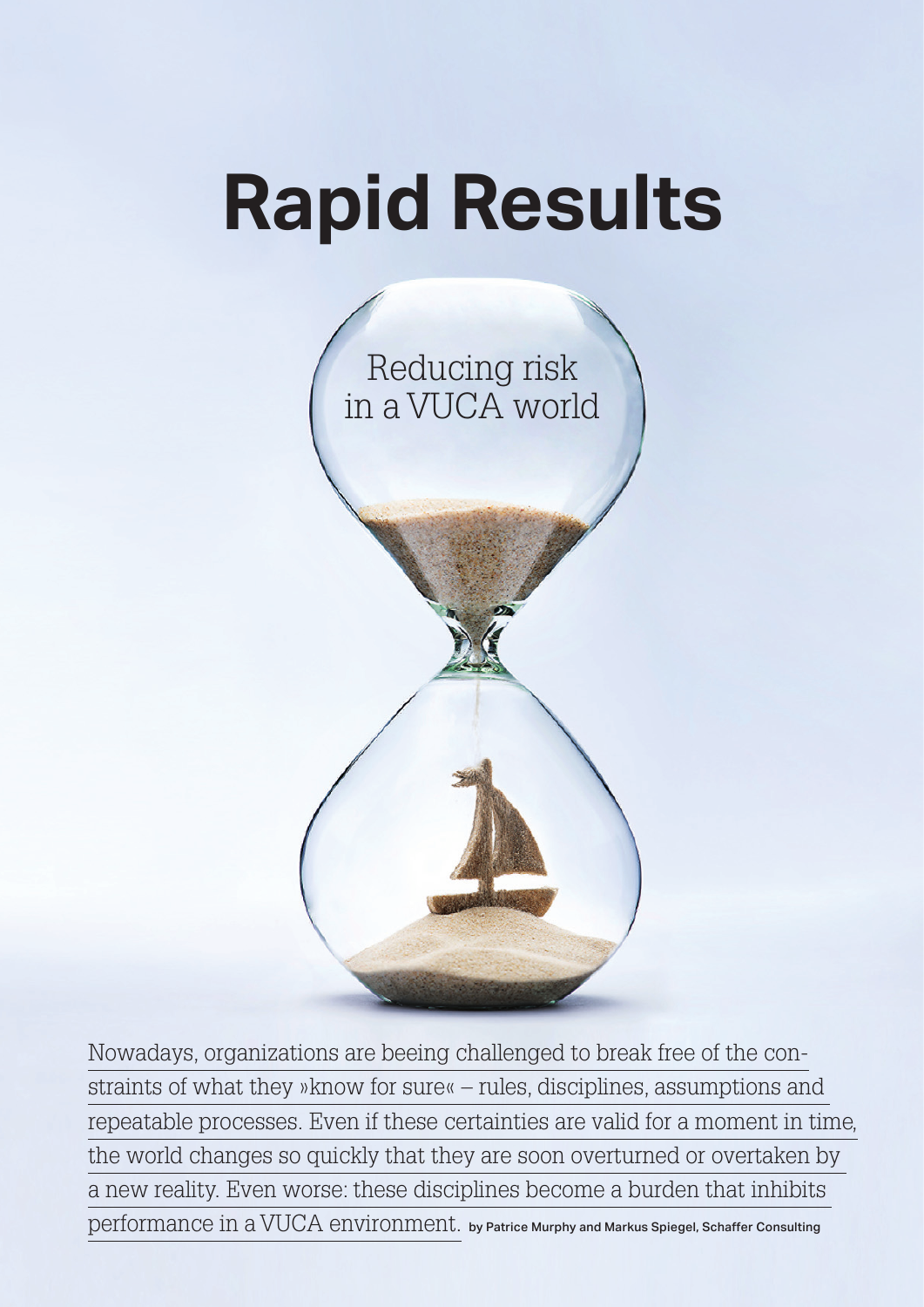Consider the experience of ocean yacht racing. Years ago, after a blisteringly fast transatlantic crossing, the crew stepped off the boat looking fresh as daisies, claiming: »We were not at sea long enough to get really tired.« A veteran sailor observed the paradoxical benefits to boat and crew: »The faster you go, the less time it takes and the less time there is for fatigue of the boat and crew,« as Robin Knox-Johnston explains in an article in the February 2002 issue of the magazine »Yachting World.«

 Just as sailors know that speed can actually minimize some major risks, executives and entrepreneurs now recognize the importance of a light load, tight focus, minimal investment and smart, fast experimentation. This was shown in an analysis of the beneficial impact of speed on four types of risk, first published by Catherine Paul-Chowdhury and Patrice Murphy in an article in the July/August 2005 issue of »Executive Decision« magazine. Organizing for speed is within reach even in long-established organizations, using the Rapid Results Approach to create 100-day execution cycles in complex and ambiguous environments.

This forced pace helps to minimize four types of risk that often derail change efforts:

# **Fatique**

Just as the yacht crew had not been at sea long enough to get tired, participants in a shorter, faster organizational change effort have lower personal risk of fatigue, remaining fresh, motivated and creative. Instead of being frustrated by long-winded change initiatives with limited impact, participants in 100-day sprints are asked to devote increased attention and energy for a short period and see the results of that effort immediately. Teams that quickly cycle through formation, action, reflection and close-out are also permitted to rest sooner, re-energizing and recruiting new members before moving on to the next phase.

# Stress on organizational processes and structures

Like wear and tear on a boat at sea, process risk results when changes to processes or systems compromise an organization's ability to maintain the quality and timeliness of its operations. Rapid change demands focus, ensuring that the organization does not try to change everything at once. Effects can be ob-

served and managed, without overwhelming the system's inherent stability.

# **Resources**

Just as more weight slows down a boat, a big up-front investment in technology, training and consultants is typical of many large change initiatives. Faster implementation can reduce both the size of the up-front investment, and the risk that it will not yield the desired results. Speed demands that activities without a clear link to results be dropped, and some of the time- and resource-intensive work (e.g. training, major IT investment) be slimmed down or delayed to when their relevance and value is more certain.

# Vulnerability to changing conditions

The longer a boat is at sea, the more likely its original course is no longer appropriate due to changes in weather. The chance that a change effort is rendered obsolete by changes in the competitive, economic or technological context is the environmental risk associated with organizational change. Implementing rapid change reduces this risk by ensuring that the change is completed and its benefits realized while the original conditions still apply. This also allows more nimble course correction if conditions do actually change while the organization is in transition.



Much as a relay is won through fast sprints that hand off seamlessly, you can turn any change effort into a series of rapid-result initiatives of 100 days or less. Here's how:

# Identify the key challenges you need to solve

First, leaders clearly articulate the priority to be addressed: the problem to be solved, opportunity to be leveraged, or business result to be accomplished. This does not mean tasking a team to implement a preconceived solution. Instead, it is about scoping an »executable challenge,« whereby the team can get its